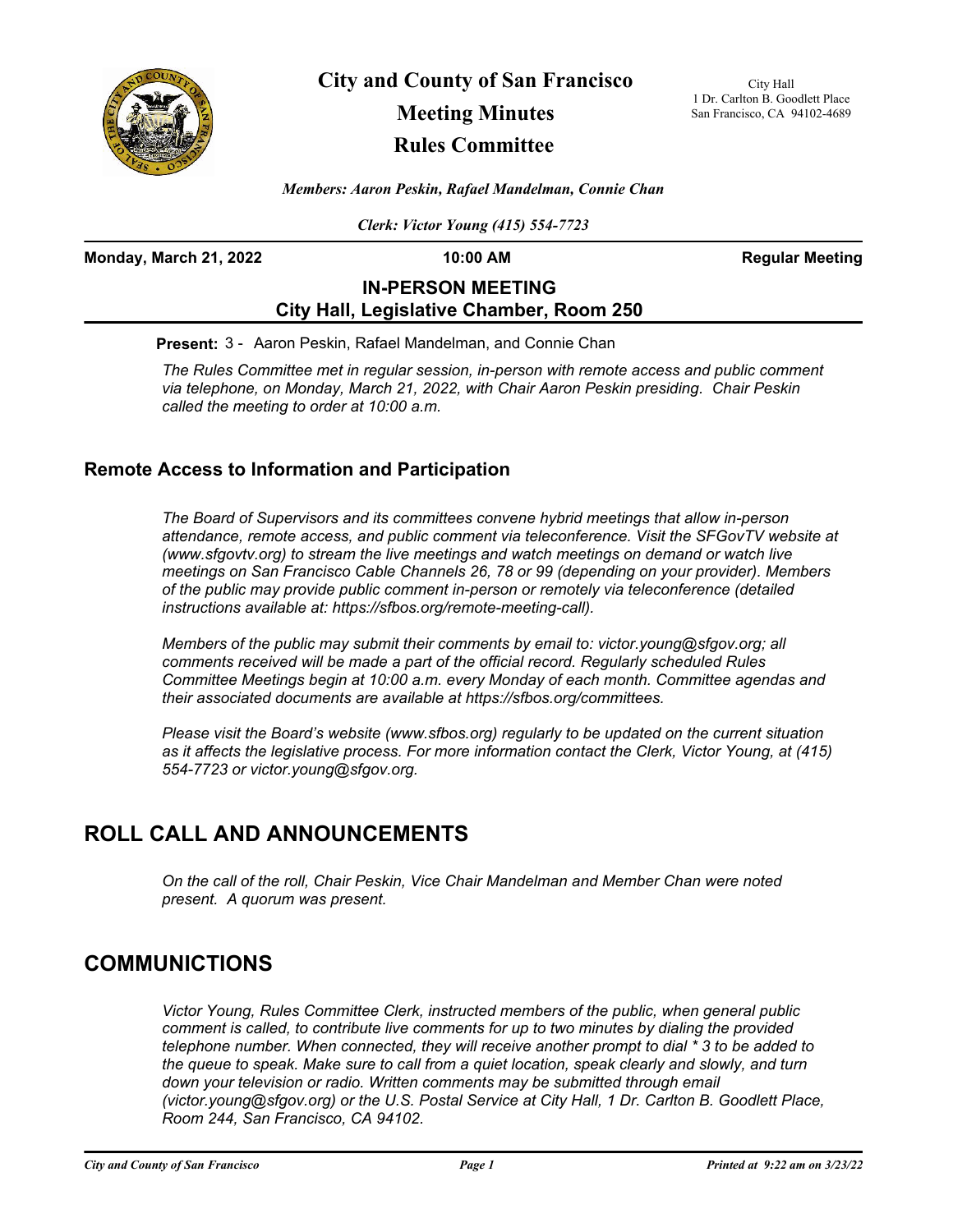# **AGENDA CHANGES**

*There were no agenda changes.*

**REGULAR AGENDA**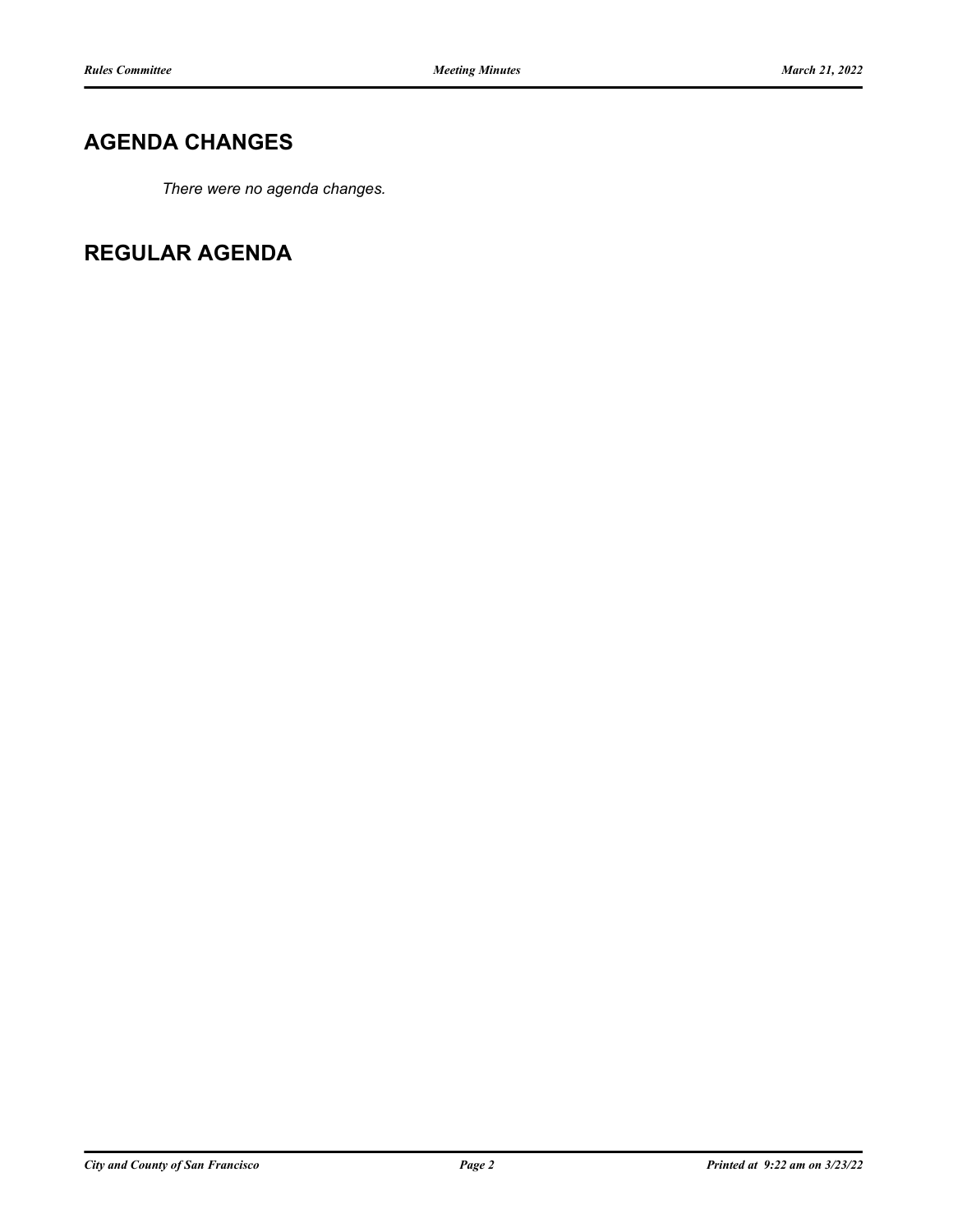#### **[220255](http://sfgov.legistar.com/gateway.aspx?m=l&id=38447) [Appointments, In-Home Supportive Services Public Authority]**

Hearing to consider appointing four members, terms ending March 1, 2023, two members, terms ending March 1, 2024, and five members, terms ending March 1, 2025, to the In-Home Supportive Services Public Authority. (Clerk of the Board)

Seat 1, succeeding Mike Boyd, term expired, must be a consumer over the age of 55 years, authorized to represent organizations that advocate for aging people with disabilities, for the unexpired portion of a three-year term ending March 1, 2023.

Seat 2, succeeding Patricia Webb, term expiring March 1, 2022, must be a consumer between the ages of 18 and 60, authorized to represent organizations that advocate for younger people with disabilities, for a three-year term ending March 1, 2025.

Vacant Seat 3, succeeding William Pitts, resigned, must be a consumer at-large over the age of 55, for a three-year term ending March 1, 2023.

Vacant Seat 4, succeeding Patricia Wooley, resigned, must be a worker who provides personal assistance services to a consumer, for the unexpired portion of a three-year term ending March 1, 2025.

Seat 5, suceeding Kenzi Robi, resigned, must be a consumer at-large between the ages of 18 and 60, for a three-year term ending March 1, 2024.

Seat 6, succeeding Rita Semel, term expiring March 1, 2022, must be a member of the Human Services Commission, recommended to the Board by the Commission, for a three-year term ending March 1, 2025.

Seat 7, succeeding Michael Papas, term expiring March 1, 2021, must be a member of the Commission on the Aging, recommended to the Board by the Commission, for a three-year term ending March 1, 2024.

Vacant Seat 8, succeeding Judith Karshmer, resigned, must be a member of the Health Commission, recommended to the Board by the Commission, for the unexpired portion of a three-year term ending March 1, 2023.

Seat 9, Alexander Madrid, term expiring March 1, 2022, must be a member of the Mayor's Disability Council, recommended to the Board by the Council, for a three-year term ending March 1, 2025.

Seat 10, succeeding Melvin Beetle, term expiring March 1, 2022, must be a consumer over the age of 55, authorized to represent organizations that advocate for aging people with disabilities, for a three-year term ending March 1, 2025.

Seat 11, succeeding Sascha Bittner, term expired, must be a consumer between the ages of 18 and 60, authorized to represent organizations that advocate for younger people with disabilities, for a three-year term ending March 1, 2024.

Vacant Seat 13, succeeding Robin Wilson-Beattie, term expired, must be a consumer between the ages of 18 and 60, authorized to represent organizations that advocate for younger people with disabilities, for a three-year term ending March 1, 2023.

03/09/22; RECEIVED AND ASSIGNED to Rules Committee.

*Heard in Committee. Speakers: Jesse Nichols; Alexander Madrid; spoke on their qualifications and answered questions raised throughout the discussion.*

*Haydee Hernandez, seat 4, recommended (residency requirement waived). Jesse Nichols, seat 5, recommended. Rita Semel, seat 6, recommended. Alexander Madrid, seat 9, recommended.*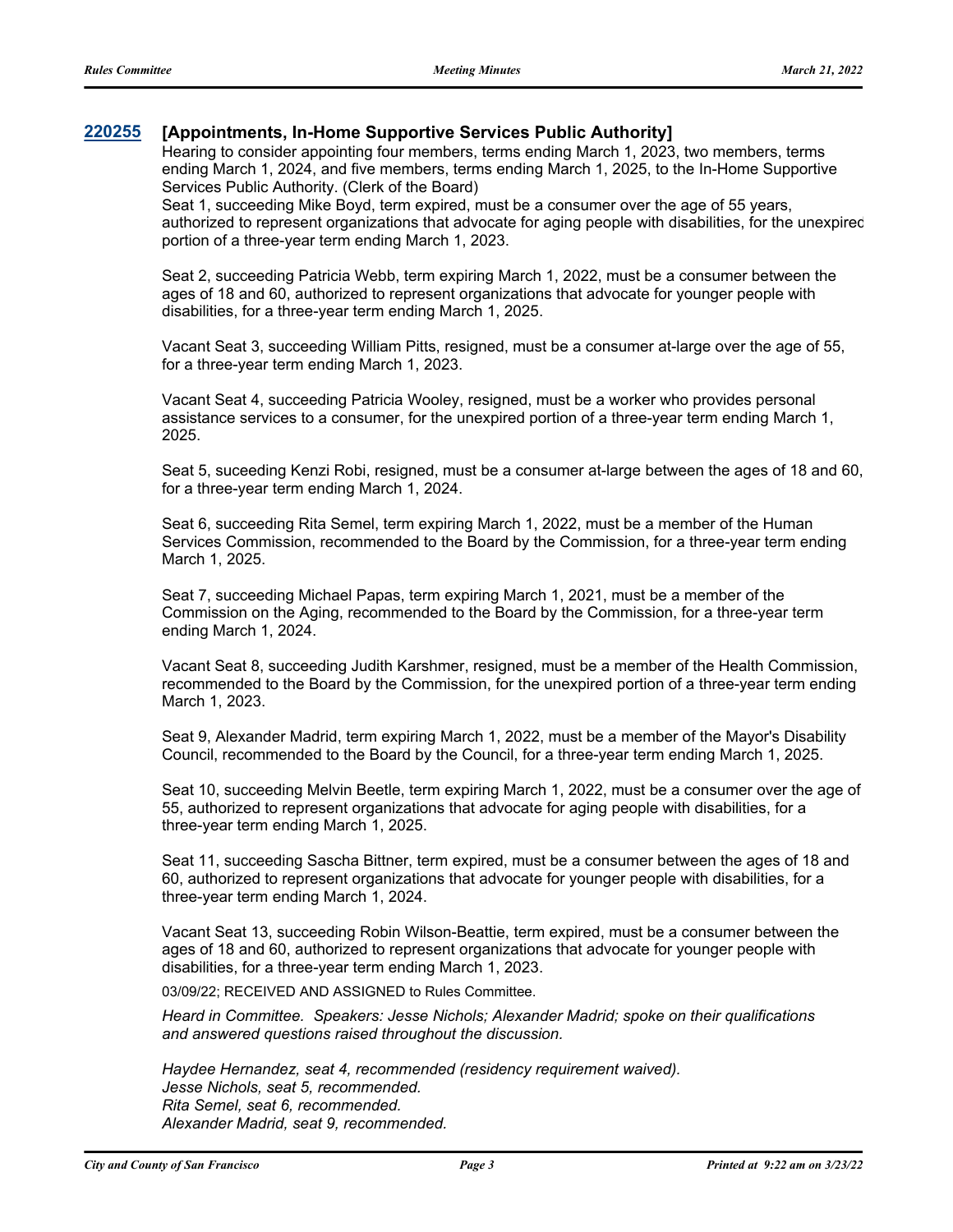*Sascha Bittner, seat 11, recommended. Robin Wilson-Beattie, seat 13, recommended.*

#### **PREPARED IN COMMITTEE AS A MOTION**

Motion appointing Robin Wilson-Beattie, term ending March 1, 2023, Jesse Nichols and Sascha Bittner, terms ending March 1, 2024, and Haydee Hernandez (residency requirement waived), Rita Semel, and Alexander Madrid, terms ending March 1, 2025, to the In-Home Supportive Services Public Authority. (Clerk of the Board)

Robin Wilson-Beattie, Seat 13, succeeding themself, term expired, must be a consumer between the ages of 18 and 60, authorized to represent organizations that advocate for younger people with disabilities, for a three-year term ending March 1, 2023;

Jesse Nichols, Seat 5, succeeding Kenzi Robi, resigned, must be a consumer at-large between the ages of 18 and 60, for a three-year term ending March 1, 2024;

Sascha Bittner, Seat 11, succeeding themself, term expired, must be a consumer between the ages of 18 and 60, authorized to represent organizations that advocate for younger people with disabilities, for a three-year term ending March 1, 2024;

Haydee Hernandez (residency requirement waived), Seat 4, succeeding Patricia Wooley, resigned, must be a worker who provides personal assistance services to a consumer, for the unexpired portion of a three-year term ending March 1, 2025;

Rita Semel, Seat 6, succeeding themself, term expired, must be a member of the Human Services Commission, recommended to the Board by the Commission, for a three-year term ending March 1, 2025;

Alexander Madrid, Seat 9, succeeding themself, term expired, must be a member of the Mayor's Disability Council, recommended to the Board by the Council, for a three-year term ending March 1, 2025.

#### **Chair Peskin moved that this Hearing be RECOMMENDED. The motion carried by the following vote:**

Ayes: 3 - Peskin, Mandelman, Chan

#### **[Appointment, Children, Youth and Their Families Oversight and Advisory Committee - Aaron Yen] [220280](http://sfgov.legistar.com/gateway.aspx?m=l&id=38472)**

Hearing to consider appointing one member, term ending July 1, 2023, to the Children, Youth and Their Families Oversight and Advisory Committee. (Rules Committee)

Seat 10, succeeding Yamini Bhatnagar, term expired, shall be a person with expertise or substantial experience working in the field of children and youth services in communities that are low-income or underserved, for the unexpired portion of a two-year term July 1, 2023.

03/16/22; RECEIVED AND ASSIGNED to Rules Committee.

*Heard in Committee. Speaker: Aaron Yen; spoke on their qualifications and answered questions raised throughout the discussion.*

*Aaron Yen, seat 10, recommended.*

#### **PREPARED IN COMMITTEE AS A MOTION**

Motion appointing Aaron Yen, term ending July 1, 2023, to the Children, Youth and Their Families Oversight and Advisory Committee. (Rules Committee)

Aaron Yen, Seat 10, succeeding Yamini Bhatnagar, term expired, shall be a person with expertise or substantial experience working in the field of children and youth services in communities that are low-income or underserved, for the unexpired portion of a two-year term ending July 1, 2023.

#### **Chair Peskin moved that this Motion be RECOMMENDED. The motion carried by the following vote:**

Ayes: 3 - Peskin, Mandelman, Chan